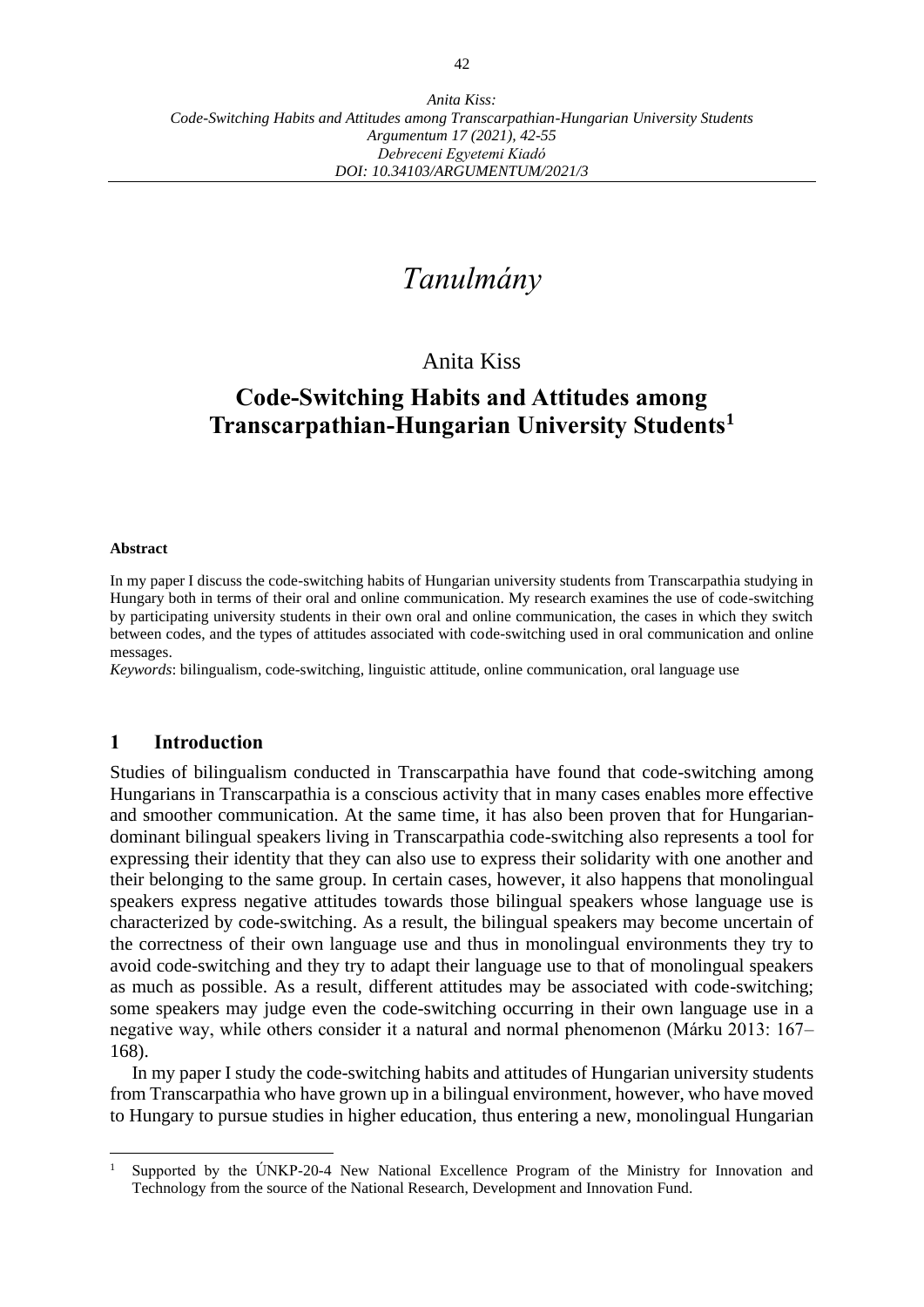speaking community. Research about bilingualism in Transcarpathia has so far focused on the code-switching of Hungarians living in Transcarpathia. This study is novel in the sense that it examines code-switching habits and the associated attitudes from the perspective of entering a monolingual Hungarian setting from a bilingual environment.

## **2 Definition of Code-Switching**

In the case of bilingual speaking communities two languages are used in daily communication. A community may be called bilingual if its members understand and in their daily communication actually use two or more languages. This, however, does not mean that all speakers of the bilingual community are familiar with the two or more languages of the community to the same extent, it is more frequent that certain members of a bilingual community only speak one or the other language (Borbély 2014: 36–38). Members of the bilingual communities are connected to one another and this also results in linguistic interaction.

One of the typical forms of interaction between languages is code-switching, which means the alternating use of two or more languages within one act of communication or discourse. Code-switching may involve a single word, expression, sentence or even several sentences (Grosjean 1982: 145, Bartha 1999: 120).

István Lanstyák defines code-switching the following way (2006: 107): "Code-switching is a type of bilingual communication in which speakers use two different languages within a single discourse, more precisely: they use elements belonging to two different languages, without the sequences belonging to different languages corresponding to each other in terms of their content. The discourse created as a result of such a way of communication is called bilingual discourse".

In terms of the definition from Tej K. and William C. (2006: 337), code-switching refers to the use of various linguistic units (words, phrases, clauses and sentences) primarily from two participating grammatical systems across sentence boundaries within a speech event.

The studies related to code-switching began in the 1970's. Surveys have shown that codeswitching often occurs as a communicative strategy, and it is influenced by social rules (Blom– Gumperz 1972). In some studies, the technical term code-mixing was used for code-switching and borrowing inside sentences (Poplack 1988: 222). However, code-switching and codemixing cannot be used in the same meaning, since in case of code-switching there is always a base and a guest language as well. The base language is also called matrix language (Myers-Scotton 1992). A base language is a language that has a dominant role in the bilingual discourse, while the term guest language (embedded language) refers to the language the elements of which occasionally or regularly appear in the base language (Lanstyák 2006: 109). For codeswitching a high competence is needed in both languages, or on the contrary, speech can contain various language elements because the speakers cannot express themselves effectively in either of the languages (Backus 1996, Benathila & Davies 1995). According to some researchers, code-switching has its own grammar (Sankoff & Poplack 1981). Early studies examined where code-switching can occur inside sentences. Other researchers think that code-switching does not have its own grammar (Gumperz & Hernandez 1969). Although, based on the rules of syntactic structures there is sometimes an overlap between the languages, the mental lexicon of these stays separated.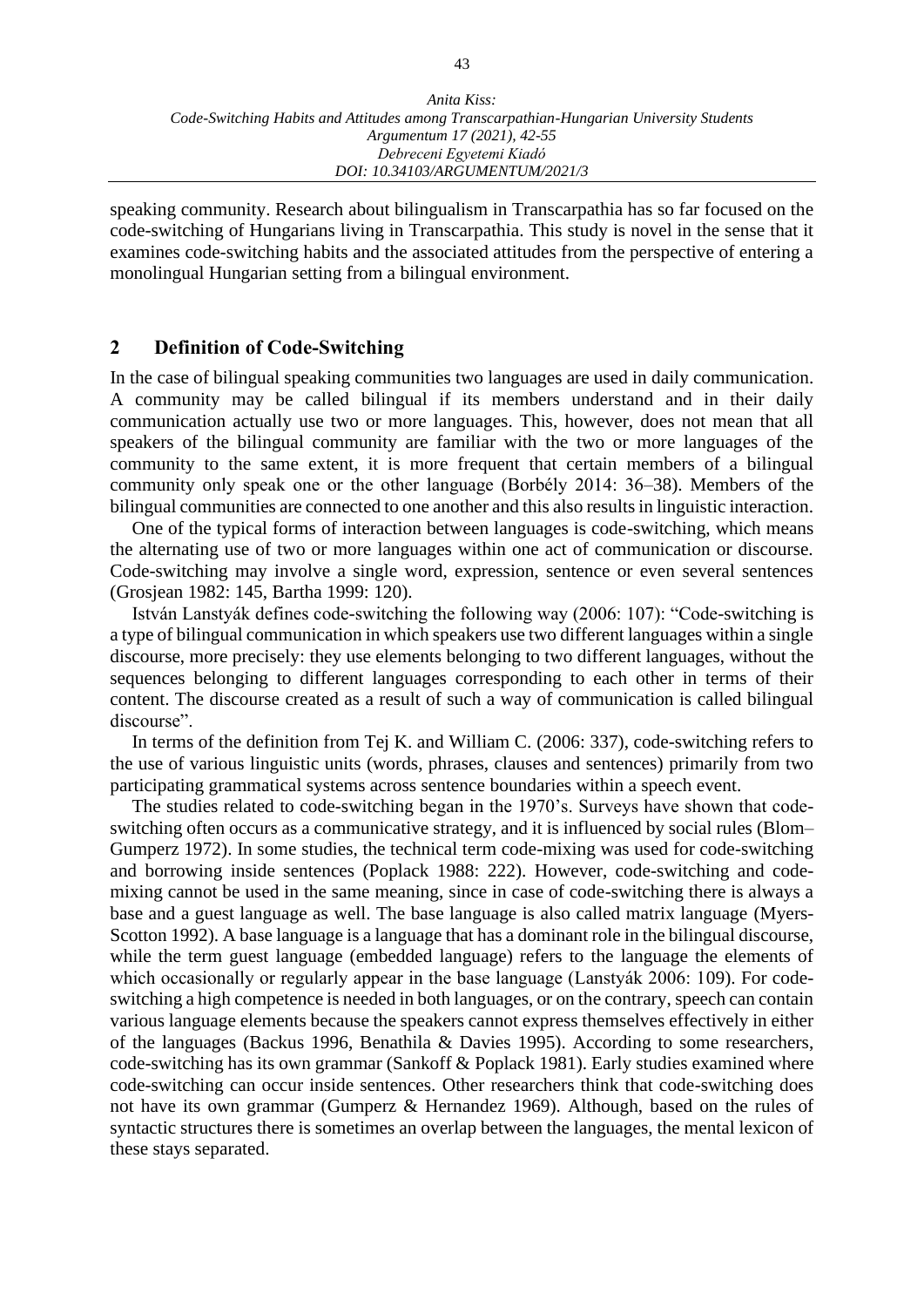| Anita Kiss:                                                                             |
|-----------------------------------------------------------------------------------------|
| Code-Switching Habits and Attitudes among Transcarpathian-Hungarian University Students |
| Argumentum 17 (2021), 42-55                                                             |
| Debreceni Egyetemi Kiadó                                                                |
| DOI: 10.34103/ARGUMENTUM/2021/3                                                         |

Code-switching does not only mean the alternating use of two languages but also the alternative use of different varieties of the same language, for example, different dialects or colloquial language and one of its dialects (Kiss 1995: 210).

Scholarly publications differentiate between contextual and situational code-switching. Contextual code-switching depends on the linguistic knowledge of the speaker, their familiarity with the two languages, and their attitudes related to the languages. Situational code-switching is influenced by the non-linguistic circumstances of the communicative situation, including, for example, changes in the speech situation, topic of speech, partner or partners (Kiss 1995: 210).

Code-switching may occur due to many reasons, including, for example, the need to signify identity, solidarity, elevate status, personalize a message, confidentiality, exclusion, addressing someone, completion, triggering/binding, recalling, intervening, rating of a message, repetition, translation, explanation, changes in the initial status of the conversation, language play (cf. Grosjean 1982, Csernicskó ed. 2010: 99–102, Márku 2013, Borbély 2014: 67).

## **3 Research on Code-Switching of Hungarians in Transcarpathia**

Studies of the bilingualism of Hungarians in Transcarpathia started in the 1990s. The research project on Hungarian language in the Carpathian Basin at the end of the 20th century reported about the status of the Hungarian language in Transcarpathia, while it also provided a comparative study of differences between the use of Hungarian in Transcarpathia and in Hungary. As a result, it was revealed that respondents from Transcarpathia are characterized by the use of varieties deriving from the contact language (Csernicskó 1998: 216–220).

In Transcarpathia bilingualism was primarily studied from a functional perspective, starting out from the idea that a community may be deemed to be bilingual if its members regularly use two or more languages in their communication (Csernicskó ed. 2003: 30). Hungarians in Transcarpathia may choose from three languages and their varieties in their daily communication. In some cases, they use Hungarian, in others Ukrainian, while yet in other situations Russian, while at some occasions Hungarian and Ukrainian are used in a mixed way (Csernicskó 2004: 475). Considering the fact that certain members of the bilingual speaking community are not familiar with the two languages and its varieties to the same extent, it may happen that in certain speech situations there is a linguistic deficit that the language user makes up for by code-switching. This indicates that code-switching may be typical not only of those language users who are equally familiar with both languages but those people can also switch codes who are less competent in their second language (Márku 2013: 36).

Based on research on code-switching, in Transcarpathian Hungarian communities switching between languages may occur in daily communication due to a variety of reasons. Most frequently, code-switching occurring in the oral communication of Hungarians in Transcarpathia takes place due to recalling. Code-switching due to recalling means that the bilingual speaker recalls a communication or discourse in the language in which it was originally expressed and thus so to say tries to make the recalled text more authentic. It is similar to recalling when the respondent switches codes because the communication expressed in one language is interpreted or explained by him/her in the other language; this is called translation, repetition or explanation. Code-switching may also take place among Hungarians in Transcarpathia due to the indication of social status or position, for example, in cases when two Hungarian speakers from Transcarpathia have a discussion in daily communication in informal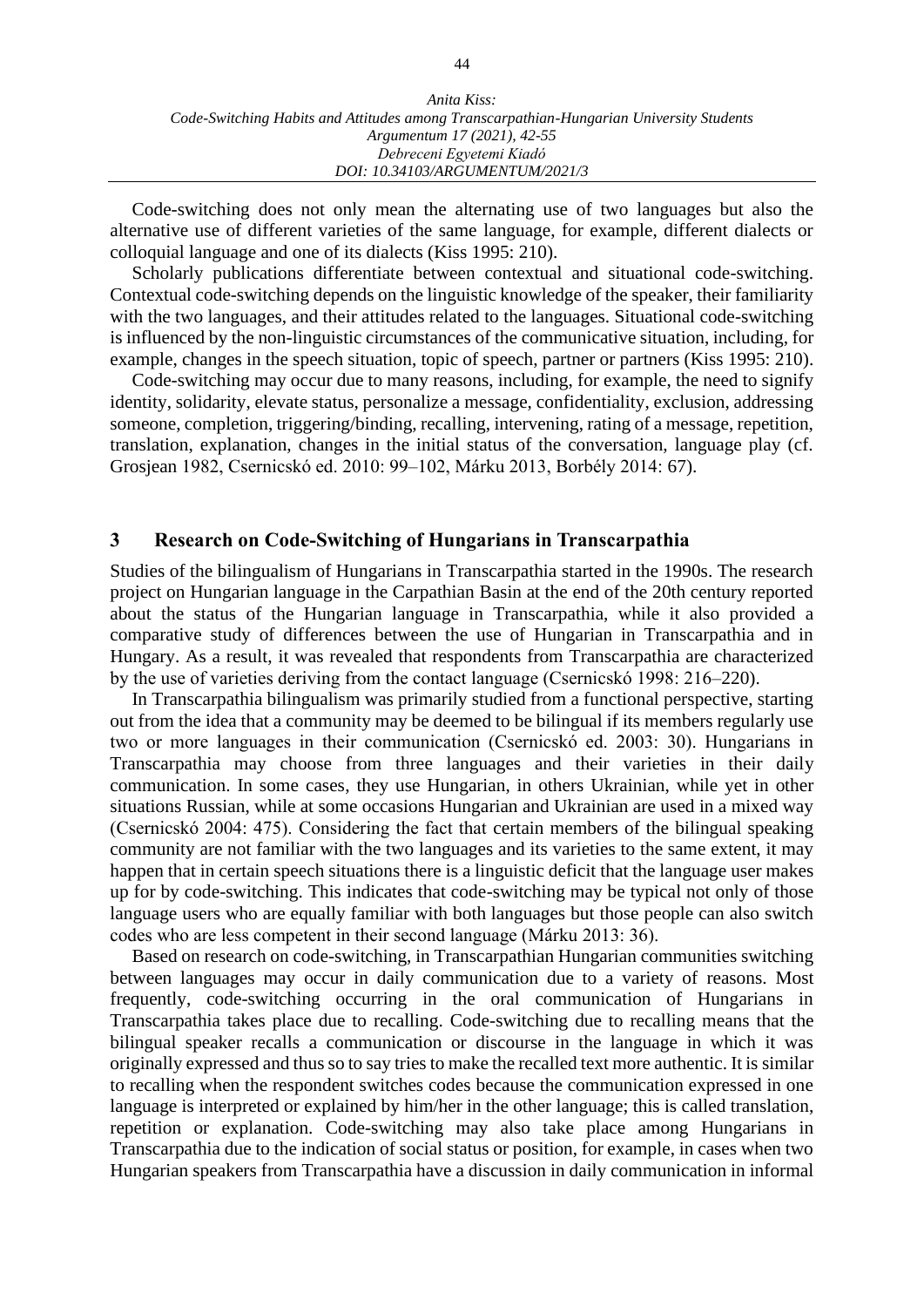situations in Hungarian, however, in formal situations, for example at an office where one of the speakers is a client and the other is a clerk, it may happen that they choose to use the majority language instead. It also happens that bilingual speakers in Transcarpathia switch codes because monolingual speakers also become involved in the conversation. In this case it may happen that the bilingual speakers exclude the monolingual speaker from the communication by means of code switching. At the same time, the opposite may also occur when the bilingual speakers who can communicate in both languages switch to the language of the monolingual speaker, out of solidarity. Moreover, it is also typical that Hungarians in Transcarpathia use code-switching as a form of linguistic play so as to make the communication funnier (Csernicskó ed. 2010: 100– 101).

Code-switching has also been observed in the digital communication of Transcarpathian Hungarians. These studies have revealed that code-switching in online communication does not appear accidentally, and it is not the result of linguistic deficit; it is the product of conscious and creative communication, means of expression for the purposes of conveying humor, linguistic play, additional meaning or for that matter that of a Transcarpathian Hungarian identity, familiarity and a sense of belonging to the same group (Márku 2017: 144–149).

## **4 Linguistic Myths Connected to Code-Switching**

Various linguistic myths may also be connected to code-switching that everyday speakers less competent in linguistics may also be familiar with. Linguistic myths are such public beliefs or stereotypical, non-expert opinions that do not or only partly correspond to objective facts; so called half-truths. They are usually not based on rational principles but on belief that have become an integral part of the given community's culture. A part of these myths are also maintained by the fact that they are not always false, they have element of truth in them that may be related to the daily experience of people, influencing the behavior and actions of people (Lanstyák 2014: 80–104).

According to one of the myths related to code-switching, the alternating use of two or more languages within the same discourse is an expression of linguistic arbitrariness from the part of the speaker and it results in unintelligible speech. Studies of bilingualism claim that this statement is false, as alternating between languages is a natural and usual phenomenon that is governed by well specified grammatical and pragmatic rules and it indicates the high-level linguistic skills of language users. According to the other myth related to code-switching, the mixture of two languages expresses the lack of appreciation for the given languages. Linguistic studies do not find this statement appropriate either as code-switching mostly occurs in the language use of such speakers who consider both languages as their own and they judge them positively. According to another myth related to code-switching, the mixture of two languages indicates that the speaker does not speak (any of) the languages well. However, code-switching may have numerous reasons as already noted above, for example, it may be due to the expression of solidarity, recalling, emphasis, etc. Code-switching due to linguistic deficit is only one of these reasons. Thus, code-switching does not clearly indicate the inadequate knowledge of the language by the speaker (Csernicskó ed. 2010: 42–49, Lanstyák 2014: 104– 106).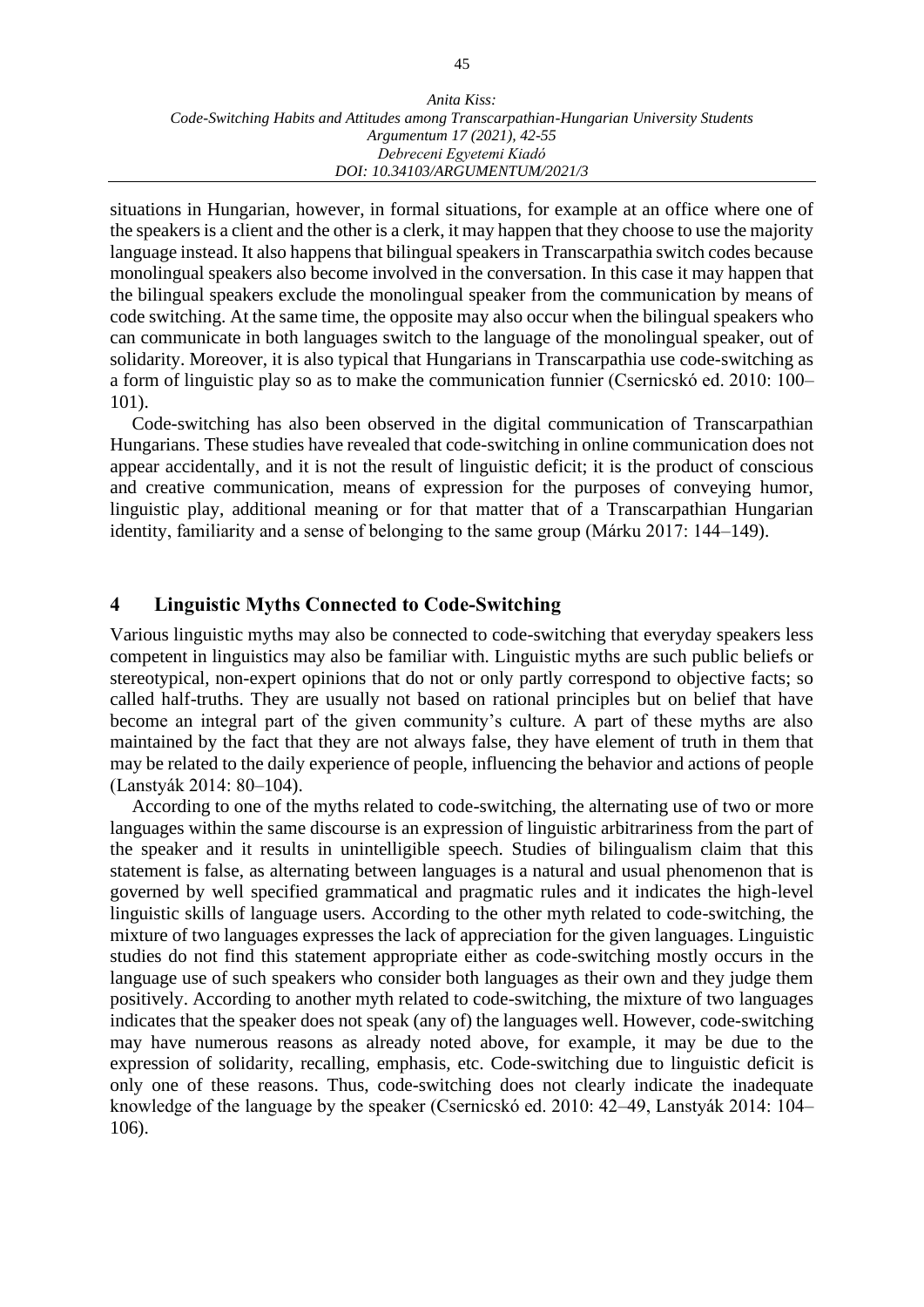### **5 Participants and Methodology**

This research was conducted with the help of a questionnaire survey and interviewing. The questionnaire was answered by altogether 158 Hungarian students from Transcarpathia studying in Hungary, at the University of Debrecen. The majority of the respondents are residents of the Debreceni Márton Áron College for Advanced Studies of Eötvös Loránd University. Data collection took place on paper, by visiting respondents in person, and also at the courses offered by the College, after prior arrangements made with the instructors.

The questionnaire studied the plans of respondents in connection with finding employment and settlement, knowledge of different languages, habits of oral and online communication, as well as their attitudes related to contact effects and local language varieties both in terms of oral and online communication. In this paper I only present the results related to the research questions and hypotheses. The recording and processing of questionnaire data was done with Microsoft Excel.

Besides the questionnaire survey, I conducted interviews as well, also with the Hungarian students from Transcarpathia studying at the University of Debrecen. Altogether 67 interviews were made with respondents. The interviews were conducted with the aim of checking and complementing the data from the questionnaires. During the interviews the following topics were discussed: the relationship of respondents with people of Ukrainian ethnicity and Hungarians living in Hungary, leaving the motherland and motivations for studying in Hungary, personal experience with using their mother tongue and differences in language use, personal impression in connection with difficulties of language use, the perception of different language use characteristics. I worked with semi-structured interview questions, thus I could reveal the subjective experience of respondents and thus could add valuable information to the questionnaire survey. With the prior approval of respondents, audio recordings were made of the individual interviews. After the precise transcription of the audio recordings, the texts were analyzed with the help of the ATLAS.ti text analysis software. Abbreviations and signs used in the interview excerpts:  $I =$  interviewer (person doing the fieldwork),  $R =$  respondent.

### **6 Research Hypotheses**

According to studies of the bilingualism of Hungarians in Transcarpathia (Csernicskó ed. 2010, Márku 2013, 2017), code-switching is characteristic of both the oral and online communication of Transcarpathian Hungarians. I hypothesize that code-switching occurring in oral and online communication is also characteristic of those young Hungarians in Transcarpathia who have left behind their mother country to continue their education in Hungary.

There are several linguistic myths about code-switching that assess alternating between languages as a negative phenomenon. I hypothesize that the Hungarian university students from Transcarpathia who answered my questions have no negative attitudes towards code-switching in oral and online communication.

According to studies of the online language use of Hungarians from Transcarpathia, codeswitching in online communication is not due to any linguistic deficit but is used consciously by Internet users, for example, for the purposes of linguistic play or to express solidarity with one another or a sense of belonging to the same group (Márku 2017). I hypothesize that the respondents involved in the present research also select consciously from the languages they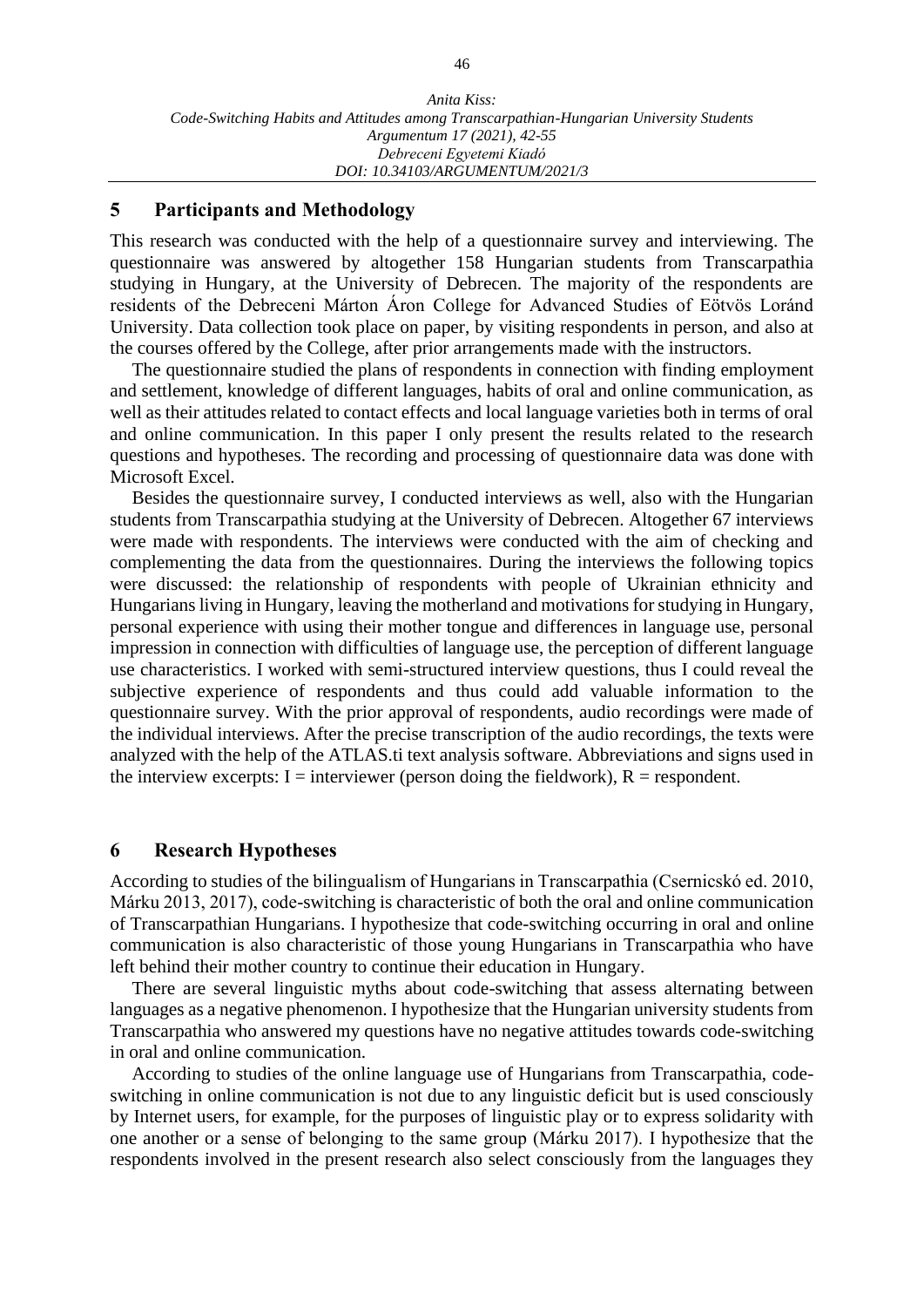are familiar with both in oral and online communication, and they can justify the reasons for their code-switching through specific examples.

## **7 Results**

The first part of the questionnaire included questions concerning the future employment plans and settlement of respondents. I considered these to be important questions because the relationship with their motherland may also influence the linguistic attitudes of respondents. The respondents had to indicate their current place of residence, which had to be decided based on where they spend more time due to their educational mobility, i.e., the Ukraine or Hungary. 45% of the respondents chose the Ukraine, while 55% of them Hungary as their current place of residence, which means that a bit more than half of them stay in Hungary most part of the year. Moreover, also 55% of the respondents would prefer to settle down in Hungary and 74% would like to work there, too. This indicates that even some of those would prefer to work in Hungary who would otherwise like to live in the Ukraine. The interviews provided more insights into the questions related to staying at home or finding employment in Hungary. The interviewees had to explain why they decided to move to Hungary and start their university studies at the University of Debrecen. Altogether 123 responses were collected from 67 respondents. The answers of respondents could be categorized into 10 bigger groups:

- 1. Language as a factor influencing educational mobility. 52% of respondents study in Hungary because they do not speak Ukrainian well or at all, they have negative attitudes towards Ukrainian language and people whose mother tongue is Ukrainian, what is more, they are motivated by the opportunity of studying in their mother tongue.
- 2. Livelihood and employment. According to 42% of respondents it is difficult to find employment and make a living in the Ukraine and the salaries are low. They hope to have a better life in Hungary with more job opportunities and a higher salary.
- 3. Choosing a major as a factor influencing educational mobility. 35% of respondents decided to study in Hungary because there is a much wider range of programs available at Hungarian universities than in Transcarpathia.
- 4. Level of higher education as a factor influencing educational mobility. 31% of respondents believe that the quality of education in Hungary is better and they can gain better knowledge and qualifications than in Ukrainian higher education. Moreover, according to the respondents a Hungarian diploma is more acknowledged than a degree earned in the Ukraine.
- 5. Family and friends as a factor influencing educational mobility. 13% of respondents chose a Hungarian institution of higher education after being encouraged to do so by family members and friends.
- 6. Education-related costs as a factor influencing educational mobility. 6% of respondents decided to continue their education in Hungary because they considered university education in the Ukraine to be more costly.
- 7. The love of Hungary. 6% of the respondents would like to live and study specifically in Hungary and they would like to leave Transcarpathia.
- 8. A means of earning money while studying. 2% of the respondents are motivated by student work opportunities in Hungary as this way they also have the chance to gain experience and earn money already during their university years.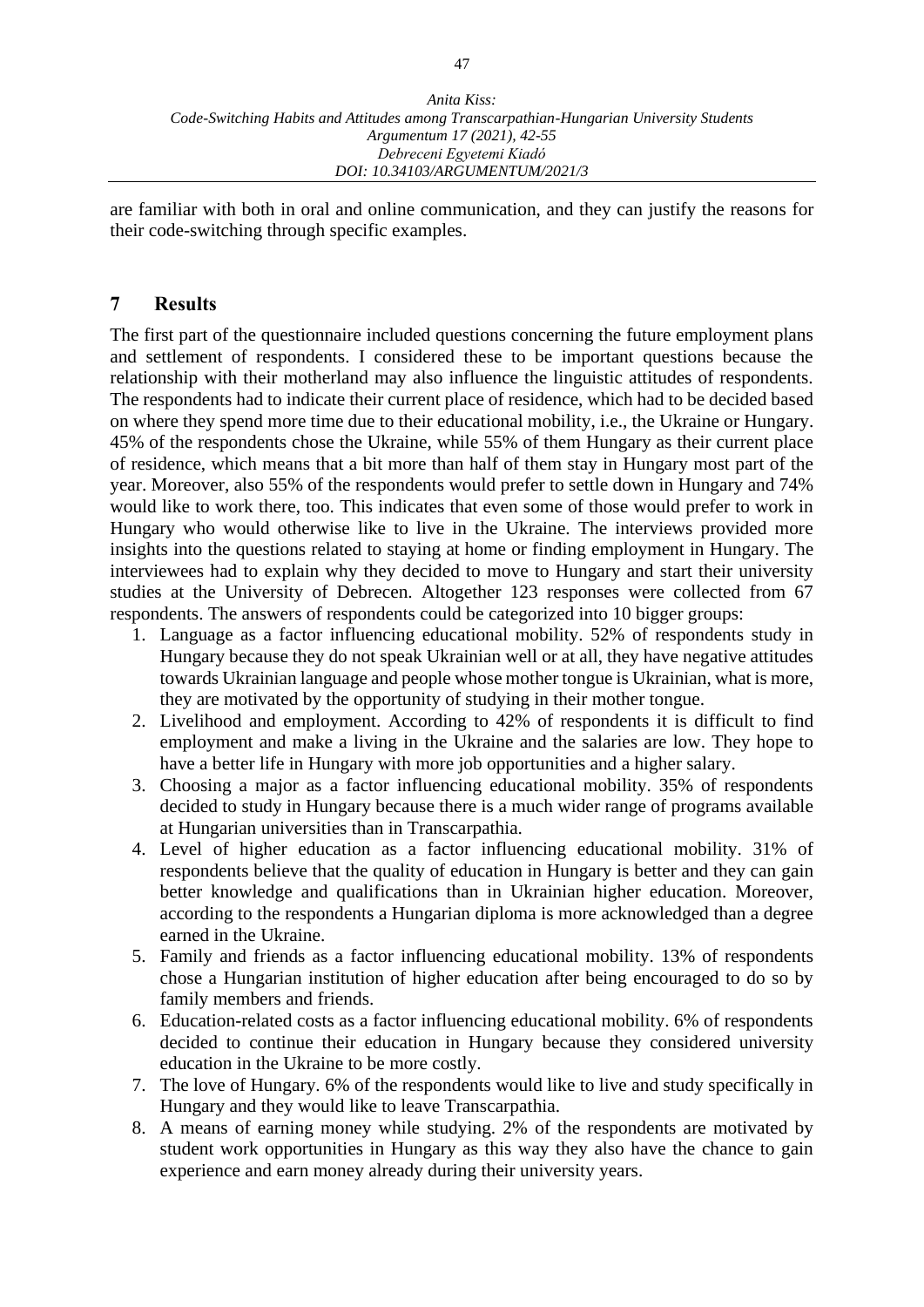- 9. Unsuccessful advanced school-leaving exam in the Ukraine. 2% of the respondents came to Hungary to study because due to their unsuccessful advanced school-leaving exam taken in the Ukraine they could not enter the Ukrainian higher education system.
- 10. Compulsory military service. 2% of the respondents decided to come to a Hungarian university because Hungarian men in Transcarpathia who have reached the military age are afraid of being conscripted into the Ukrainian army.

Based on the above answers, the key reason for educational mobility is the language, more precisely the lack of knowledge of Ukrainian that stops them from staying in the mother country. The majority of respondents do not speak Ukrainian well or at all, and they have negative attitudes towards Ukrainian language. These answers confirm the findings of the questionnaire that focused on the language skills of respondents.

Respondents had to rate their skills in Hungarian, Ukrainian and Russian in a self-reported manner (Figure 1). All respondents speak Hungarian at a native speaker's level. A larger part of respondents (41%) do not speak Ukrainian well, and 32% of respondents know only onetwo words in Russian. 11% of respondents do not speak Ukrainian at all and 31% does not speak Russian at all.

The majority of interviewees, similarly to the respondents of the questionnaire, speak Ukrainian only to a lesser extent (51%), 20% does not speak Ukrainian at all, 17% can communicate with it, and 12% said that they spoke Ukrainian well.



*Figure 1. Language skills of respondents of the questionnaire*

Despite the low awareness of Ukrainian, the majority of both the respondents of the questionnaire and the interviewees claim that code-switching occurs in their oral communication. 59% of the respondents of the questionnaire indicate that code switching characterizes their oral communication (Figure 2.).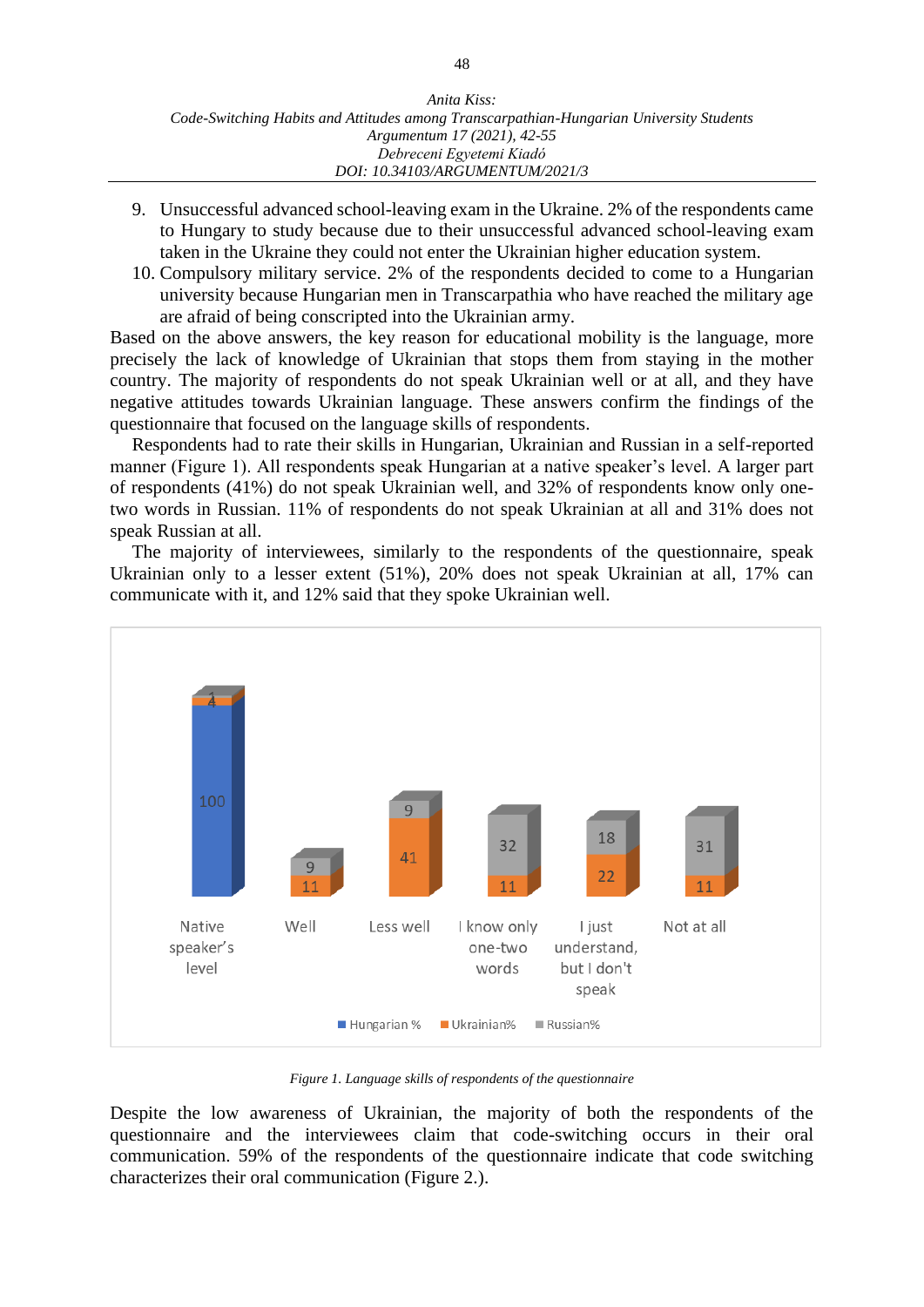*Anita Kiss: Code-Switching Habits and Attitudes among Transcarpathian-Hungarian University Students Argumentum 17 (2021), 42-55 Debreceni Egyetemi Kiadó DOI: 10.34103/ARGUMENTUM/2021/3*



*Figure 2. Do you sometimes use Russian or Ukrainian words when having discussions in Hungarian?*

When studying the causes of code switching it was revealed that the respondents answering the questionnaire mostly switch codes to make a discussion funnier (Table 1).

| Causes of code switching among respondents of the      | Proportion of |
|--------------------------------------------------------|---------------|
| questionnaire                                          | answers       |
|                                                        | $\%$          |
| I use Russian/Ukrainian words out of a sense of humor. | 53            |
| Often, I can recall a given word in Ukrainian/Russian  | 38            |
| only.                                                  |               |
| My friends whose mother tongue is Russian/Ukrainian    | 19            |
| do not understand certain words in Hungarian, so in    |               |
| these cases I switch to their language.                |               |
| This is how I put emphasis on what I am saying.        | 16            |
| This is how I practice Russian/Ukrainian.              | 13            |

*Table 1. Causes of code switching among respondents of the questionnaire*

The respondents of the questionnaire had to choose from the options listed in the table and pick the ones that they think are characteristic of them (multiple answers were possible). The interviewees, however, had to express the causes of code-switching on their own.

I asked the interviewees also if code switching occurred in their oral communication. The majority of respondents (65%) said yes and they even explained their answers. The justifications of code switching are listed in Table 2. I have grouped the most typical answers. The table introduces the causes of code-switching, the explanations given by the respondents and the percentage of participants who mentioned the particular cause. Most of the interviewees switch codes out of habit (25%) or a sense of humor (24%).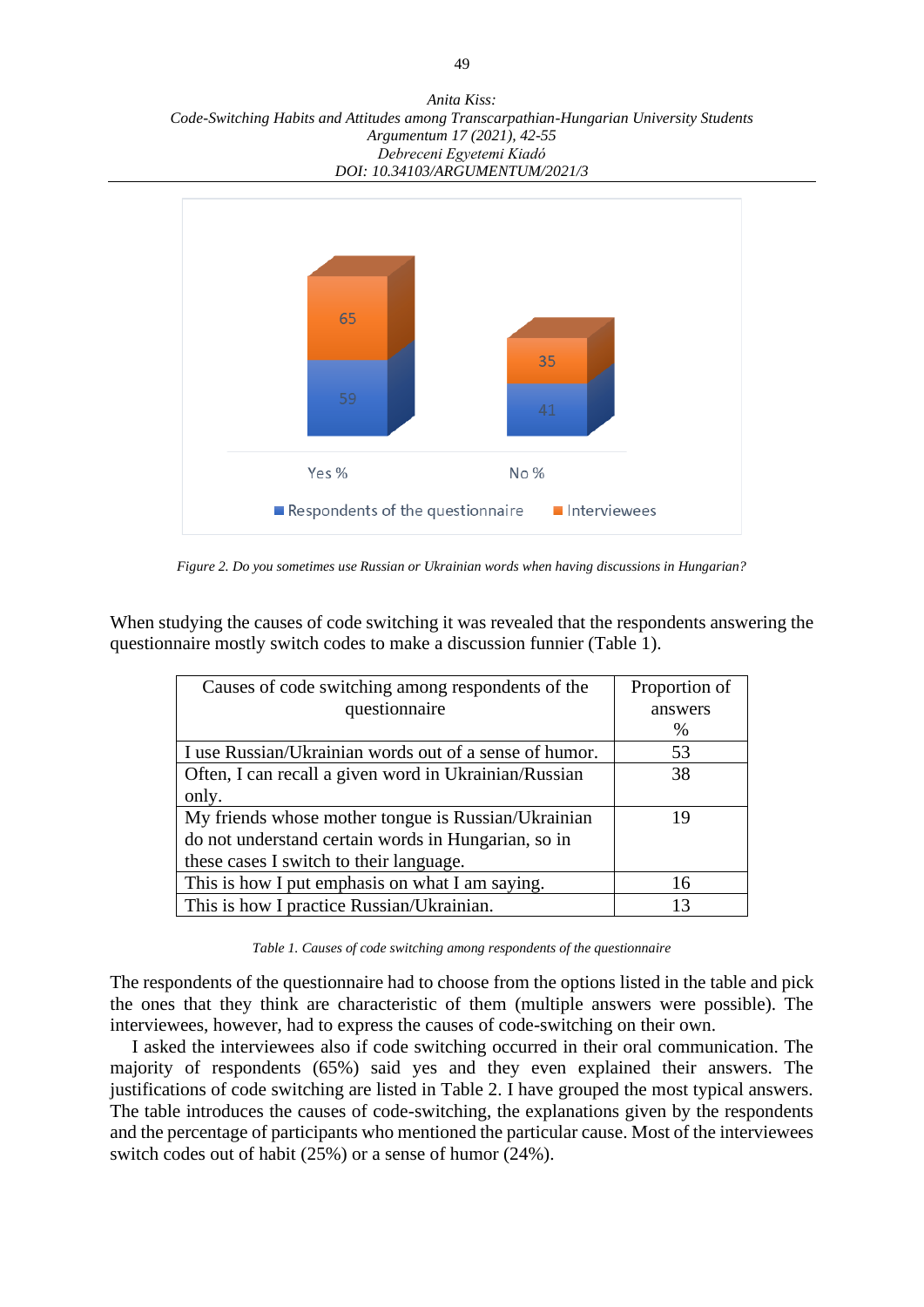#### *Anita Kiss: Code-Switching Habits and Attitudes among Transcarpathian-Hungarian University Students Argumentum 17 (2021), 42-55 Debreceni Egyetemi Kiadó DOI: 10.34103/ARGUMENTUM/2021/3*

| Causes of code<br>switching | Explanation                                                                                                                                             | Proportion<br>of answers<br>$\%$ |
|-----------------------------|---------------------------------------------------------------------------------------------------------------------------------------------------------|----------------------------------|
| Habit                       | In a bilingual environment they are used to using and<br>alternating between two languages.                                                             | 25                               |
| Humor                       | It makes communication funny.                                                                                                                           | 24                               |
| Filling                     | Some words come to their minds faster in Ukrainian.<br>They cannot recall a word in Hungarian quickly.                                                  | 21                               |
| Solidarity                  | When communicating with people whose mother<br>tongue is Ukrainian they try to adapt to the language<br>of the majority.                                | 15                               |
| Linguistic deficiency       | Does not know the Hungarian equivalent of a word.                                                                                                       | $\overline{4}$                   |
| Confidentiality             | They switch to Ukrainian when swearing.                                                                                                                 | $\overline{4}$                   |
| Adding effect               | They came to like a given Ukrainian word. They<br>consider certain words to be more expressive, better<br>in Ukrainian.                                 | 3                                |
| Recalling                   | Certain expressions, jokes heard in Ukrainian cannot<br>be translated into Hungarian, they make sense only<br>in Ukrainian.                             | 3                                |
| Multilingual family         | Those living in a linguistically mixed<br>family<br>often<br>environment<br>switch<br>codes<br>when<br>communicating with each other.                   | $\mathbf{1}$                     |
| Loan word use               | The use of Russian/Ukrainian loan words that have<br>been integrated into the Transcarpathian Hungarian<br>vocabulary is interpreted as code-switching. | 1                                |
| Language practice           | They wish to improve their Ukrainian language<br>skills.                                                                                                | $\mathbf{1}$                     |

*Table 2. Causes of code switching occurring in the oral communication of interviewees*

The following interview excerpt shows that respondents often switch codes only out of a sense of humor or habit:

(1) I: Is it usual that you would also use Ukrainian words in a Hungarian discussion?

R: Yes.

I: Why?

R: We just use Ukrainian words for fun, just to make the situation funnier.

I: And what kind of words are these?

R: Obscene words. (2002, Kisdobrony, mechanical engineer).

(2) I: Does it happen that you would use Ukrainian words as well in a Hungarian discussion? R: Yes

I: Why?

R: I am just used to it. I have been using three languages since I was a child, so I am used to it. There are words that I can recall faster in Ukrainian for example, so then I say it that way; many people do it here. (2000, Beregszász, software engineer).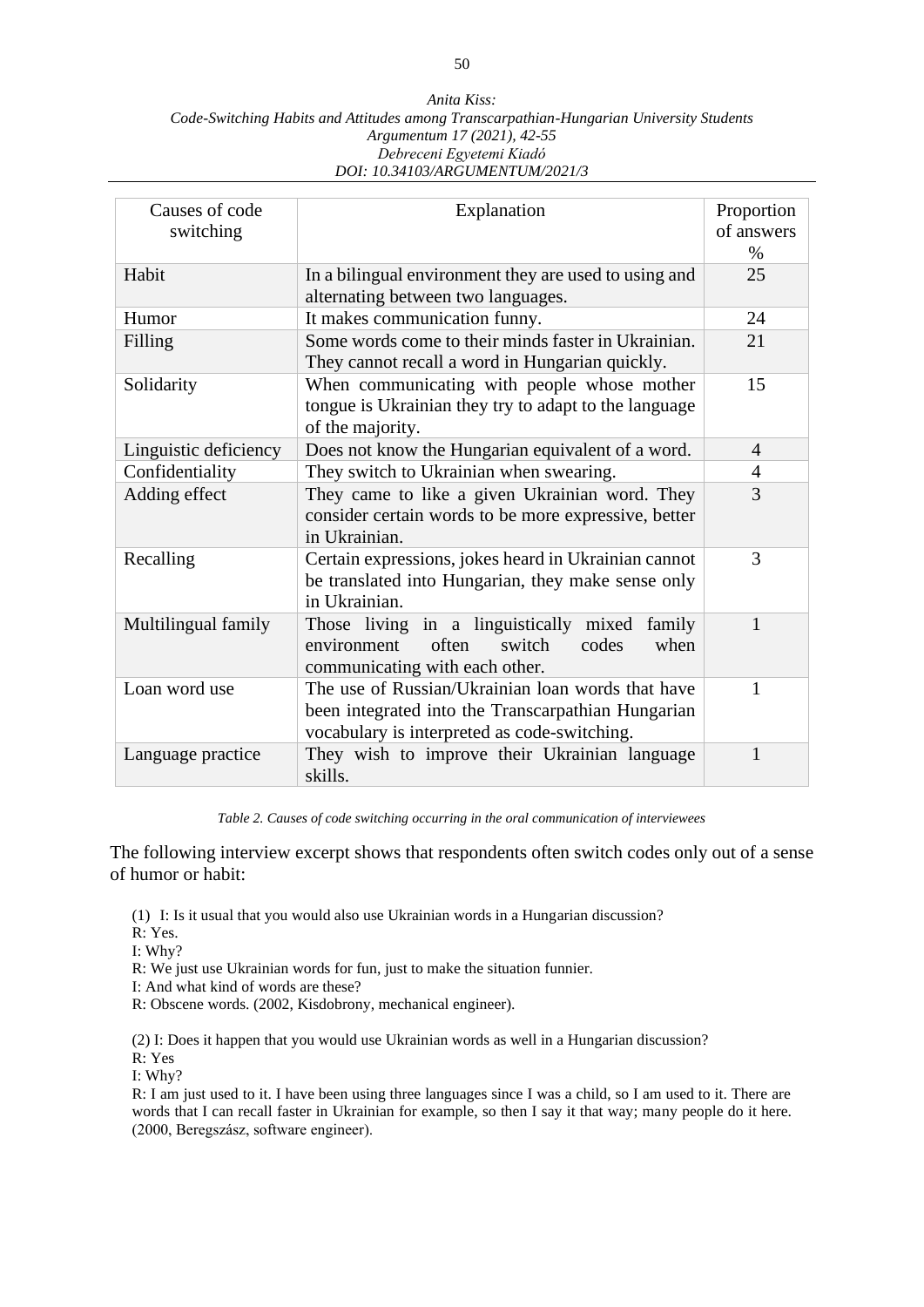| Anita Kiss:                                                                             |
|-----------------------------------------------------------------------------------------|
| Code-Switching Habits and Attitudes among Transcarpathian-Hungarian University Students |
| Argumentum 17 (2021), 42-55                                                             |
| Debreceni Egyetemi Kiadó                                                                |
| DOI: 10.34103/ARGUMENTUM/2021/3                                                         |

In the course of studying attitudes related to code-switching I used two linguistic myths in the questionnaire. According to one of these, the use of two or more languages within the same act of communication results in unintelligible communication (Lanstyák 2014: 104). 94% of the respondents did not agree with this statement.

The other myth related to code-switching was the following: "The mixture of two languages indicates that the speaker does not know one or both languages well." This myth was used in the questionnaire the following way: "What is your opinion of the following statement? *»As a Hungarian from Transcarpathia I use another language besides my mother tongue (for example, Ukrainian or Russian) because actually I do not speak any of these languages well*.« Do you agree with this statement or do you think that there may be other reasons (as well) for switching languages while having a discussion in Hungarian?" In the case of this question the respondents had the chance to also explain their answer. 94% of the respondents disagreed with the statement and the majority could even offer an explanation with the possible reasons for code switching among Hungarians in Transcarpathia (Table 3).

| Causes of code-switching               | Number of mentions          |
|----------------------------------------|-----------------------------|
| Habit                                  | 20                          |
| Filling                                | 17                          |
| Solidarity                             | 14                          |
| Humor                                  | 11                          |
| Effect of mixed linguistic environment | 10                          |
| Elevating status                       | 9                           |
| Loan word use                          | 8                           |
| Language practice                      | ┑                           |
| Recalling                              |                             |
| Exclusion                              | $\mathcal{D}_{\mathcal{A}}$ |
| Adding effect                          |                             |

*Table 3. Possible causes of code switching among Hungarians in Transcarpathia*

Based on Table 3, it can be seen that most of the respondents think that Hungarians in Transcarpathia switch codes out of habit. At the same time, it is also typical that some words can be recalled faster in Ukrainian, moreover, they try to show solidarity with people whose mother tongue is Ukrainian by switching to their language when they are present. The effect of a mixed linguistic environment was also mentioned by respondents as a possible cause, along with the fact that in certain situations the use of Ukrainian is compulsory. Several people considered the use of Russian/Ukrainian loan words as a form of code-switching. It also happens that Hungarians in Transcarpathia switch to Ukrainian during a Hungarian discussion to practice the language. Code-switching is also typical in cases when they are trying to recall a certain statement in the original language as it only makes sense that way; and they also use code-switching if certain words are considered to be more expressive in Ukrainian. It may be another possible reason for code-switching based on the answers of respondents if two discussants want to exclude a third party from the communication by switching to a language that is not understood by the third participant.

The interviewees had to answer whether they agreed if they heard someone say that Transcarpathian Hungarians do not speak Hungarian "well" or "correctly" enough if they also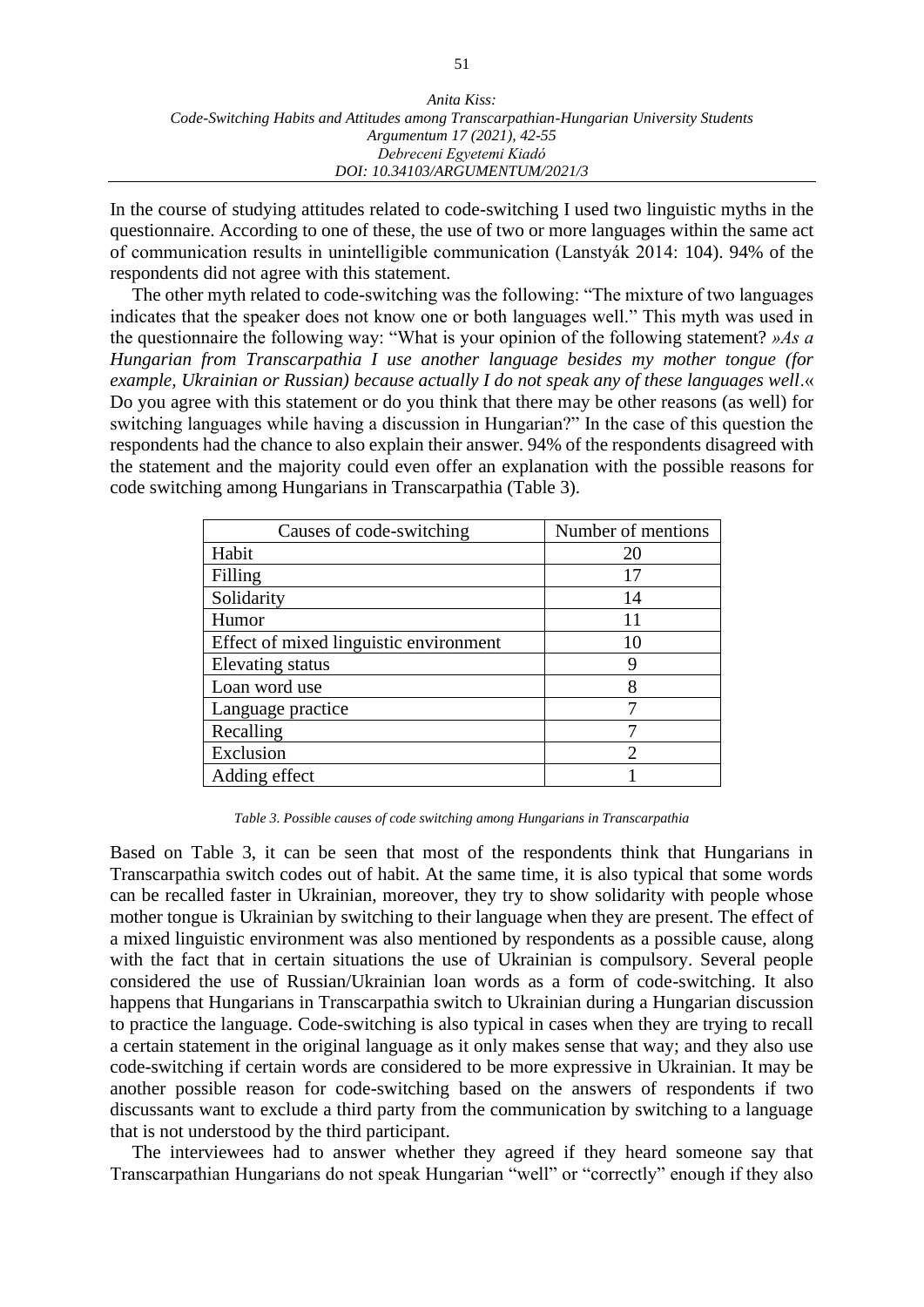use Ukrainian words in a discussion taking place in Hungarian. 94% of the participants would not agree with this statement, while 6% of the respondents think that the statement is partly correct but there were no respondents who would have completely agreed with the statement. The following interview excerpts also exemplify this:

(3) I: If you heard some say that Transcarpathian Hungarians do not speak Hungarian as well or as correctly as Hungarians in Hungary because they also use Ukrainian words in a discussion taking place in Hungarian, would you agree?

R: I would not agree with this because although it is true that mom talks at home in Transcarpathian style but when, for example, she comes up to Hungary, she talks the same way as a Hungarian and she actually says when she comes to Hungary that she can speak so nicely, so I would disagree. (2001, Nagydobrony, physiotherapist).

(4) I: If you heard some say that Transcarpathian Hungarians do not speak Hungarian as well or as correctly as Hungarians in Hungary because they also use Ukrainian words in a discussion taking place in Hungarian, would you agree?

R: This person would be partly right because those who are very used to saying a word in Ukrainian all the time, for example, when saying goodbye they say: "*na dáváj*", they may talk like this in Hungary as well, and they would think this person was stupid; but we can also speak nicely and at home this is absolutely normal, intelligible talk. (1997, Királyháza, ecologist).

Similarly, to oral language use, code-switching is also characteristic of the online communication of respondents. According to 56% of people answering the questionnaire and 61% of interviewees it happens that in the course of online communication they also use Ukrainian words when exchanging messages in Hungarian. Those answering the questionnaire had to choose from a series of options to indicate what their opinion was of code-switching in online communication (Table 4). The majority of respondents picked an answer according to which code-switching in online communication is a usual and frequent phenomenon among Transcarpathian Hungarians, which is also characteristic of them.

| Please indicate what your opinion is when a Transcarpathian        | Proportion |
|--------------------------------------------------------------------|------------|
| Hungarian also uses Russian/Ukrainian words in a Hungarian         | of answers |
| text!                                                              | $\%$       |
| This is a usual and frequent phenomenon among those in             | 54         |
| Transcarpathia, I also do it.                                      |            |
| This is a usual and frequent phenomenon among those in             | 32         |
| Transcarpathia, although I do not do it.                           |            |
| I have not encountered anything like this in online                | 10         |
| communication.                                                     |            |
| I have encountered such a case but I have no idea what the reason  | 3          |
| for it is.                                                         |            |
| I have encountered such a case but I consider this especially      | 8          |
| annoying and senseless.                                            |            |
| I think it has a function signifying identity/sense of belonging.  | 17         |
|                                                                    |            |
| I think it is used because online communication is informal, it is | 34         |
| for fun.                                                           |            |

*Table 4. Opinion of people answering the questionnaire on code-switching in online communication*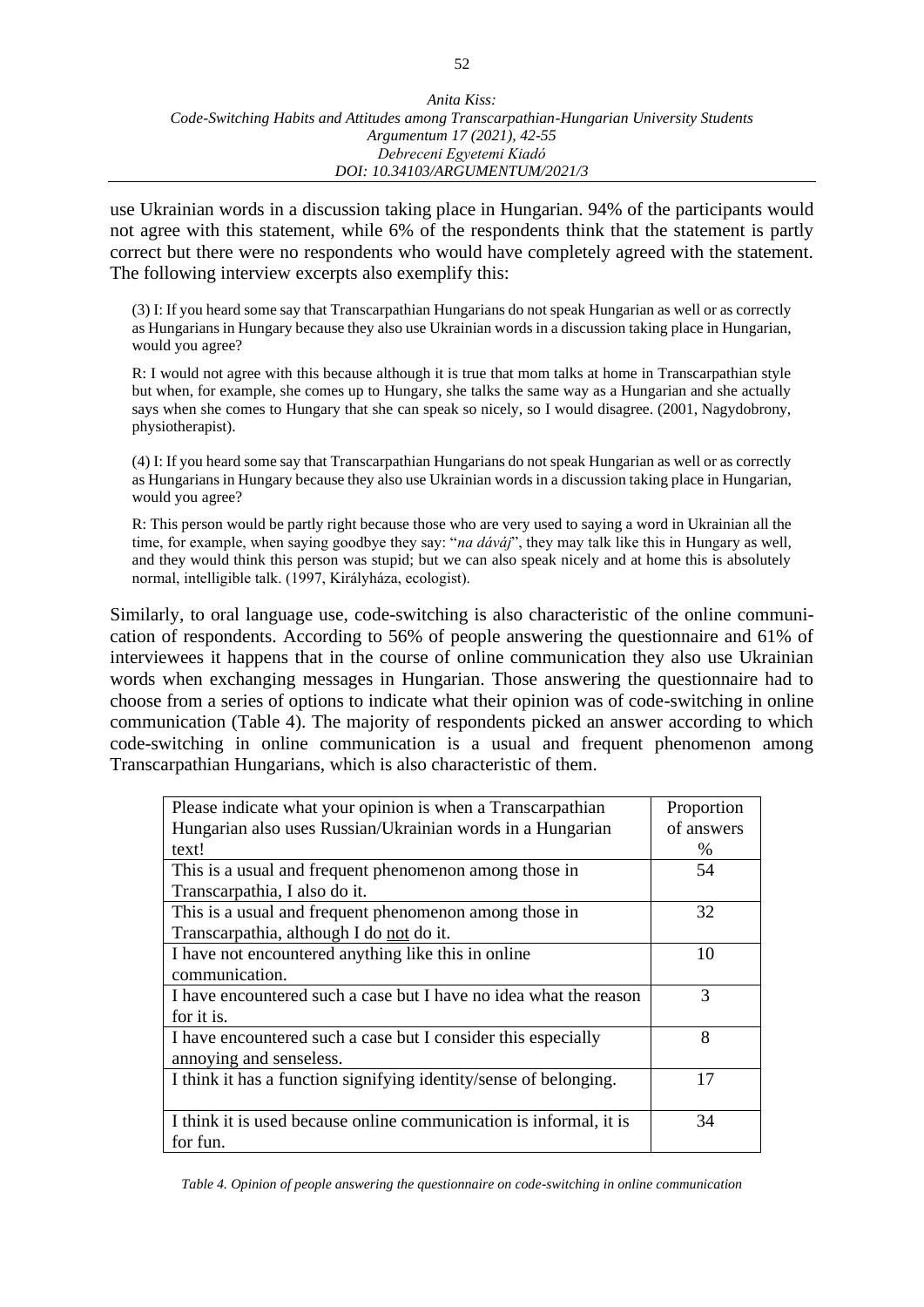Respondents also had to express their opinion of code-switching in online communication in open questions. For this purpose, I used a public Facebook post written the following way: "Do we have to prepare for the *zálik* from the first 5 *rozgyil*?" ('Do we need to prepare for the exam from the first 5 chapters?') The respondents of the questionnaire had to characterize this statement with 2 words, based on their first impression. Altogether 260 responses were collected from the respondents. In certain cases, the respondents answered not only in one word but a sentence. I used the word cruncher function of the ATLAS.ti software to list the answers. This function counted the word occurrences, then I could categorize the answers based on their shared features. Below, I introduce the opinions related to the statements on code-switching; the numbers in parentheses after the answers indicate the number of occurrences.

1. Answers related to word and language use: interesting word use (6), funny language use (4), to-the-point language use (3), multilingual language use (3), mixed language use (2), unique language use  $(1)$ .

2. Answers related to wording: unintelligent wording (2), I do not speak/write like this (1).

3. Answers related to bilingualism in Transcarpathia: Transcarpathian (13), mixing languages (10), bilingual (9), *po zákárpátszki* (1), *po násomu* (1), Transcarpathian Hungarian university students from Ungvár speak like this, no one else (1), usual in Transcarpathia (1).

4. Answers related to Ukrainian language, environment, people: Ukrainian style (12), includes Ukrainian words (5), speaker whose mother tongue is Ukrainian (1), mostly used by people going to Ukrainian school (1).

5. Answers related to the intelligibility of the statement: hard to understand (34), understandable (20), I don't understand it (8), makes no sense (5), not understandable for many (4), not understandable for someone in Hungary (1), understandable if we speak Ukrainian (1), those at home understand it (1), unreadable (1).

6. Answers expressing likes/dislikes: the mixture of words is annoying (14), disturbing (10), strange (7), I don't like it (3), rustic (3), normal (2), I don't tolerate it (2), average (2), not too advantageous (1), confusing (1), not correct/incorrect (1), I like it (1), correct this way as well (1).

7. Answers referring to frequency of occurrence, familiarity: usual (21), every day (14), frequent (5), I hear it rarely (3), regular (2), familiar (2), sometimes this happens (1), *zálik, rozgyil* – everyone calls it this way (1), many of us use it like this at home (1), natural because participants understand each other better this way (1), unusual (1).

8. Other answers: confusion (3), ambiguous (2), it happens (2), does not speak Hungarian (1).

According to the most often mentioned answers of respondents the statement is understandable, usual and includes Ukrainian words. At the same time, there were also clearly negative answers among the most frequent responses, for example, that the sentence was annoying, Ukrainian and disturbing.

#### **8 Summary**

In this research I examined the use of code-switching by participating university students in their own oral and online communication, the cases in which they switch between codes, and the types of attitudes associated with code switching used in oral communication and online messages.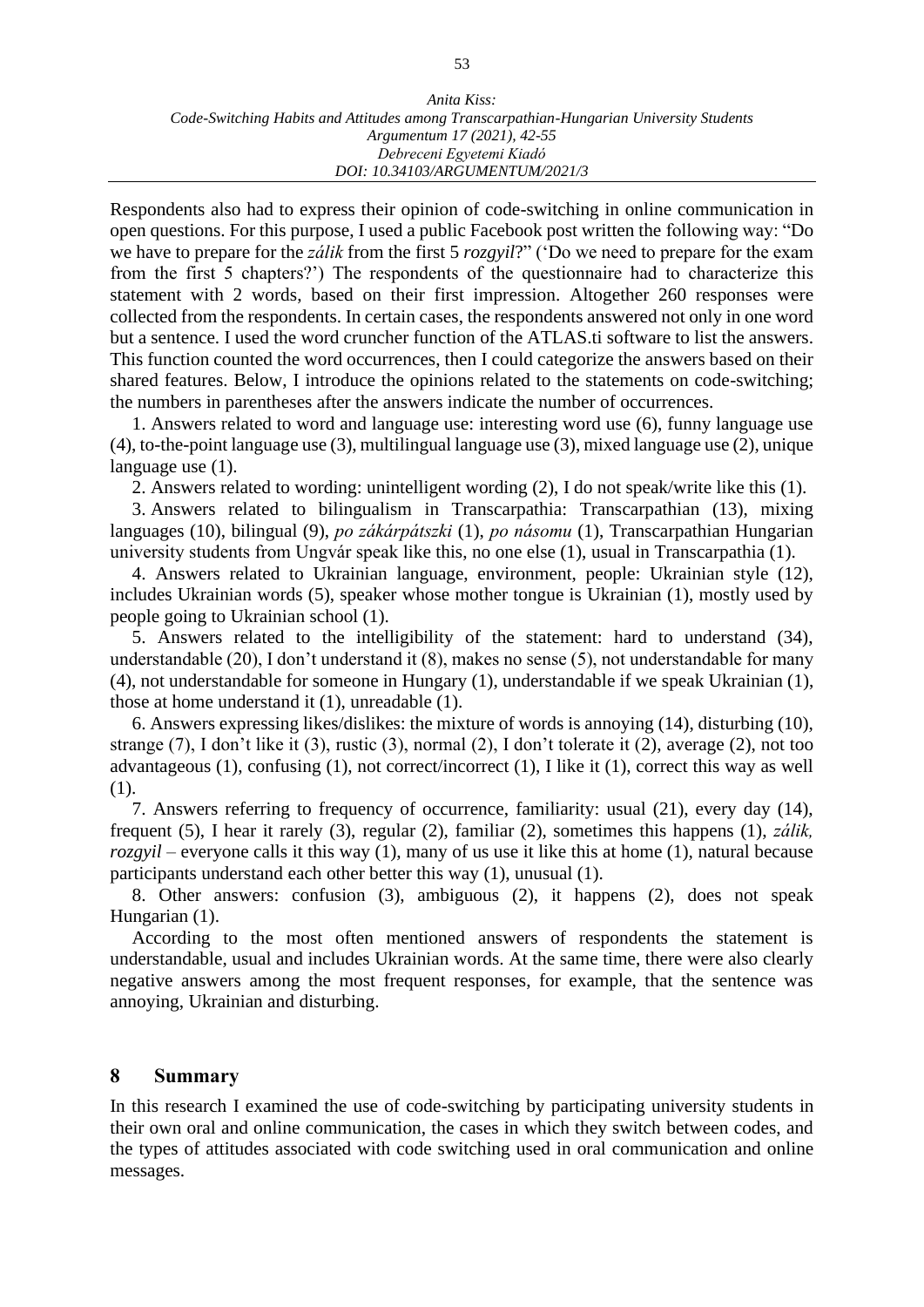| Anita Kiss:                                                                             |  |
|-----------------------------------------------------------------------------------------|--|
| Code-Switching Habits and Attitudes among Transcarpathian-Hungarian University Students |  |
| Argumentum 17 (2021), 42-55                                                             |  |
| Debreceni Egyetemi Kiadó                                                                |  |
| DOI: 10.34103/ARGUMENTUM/2021/3                                                         |  |

This research was conducted with the help of a questionnaire survey and interviewing. When processing the results, it was revealed that the two methods nicely supplemented each other. On the one hand, the interview data confirmed the findings of the questionnaire, on the other hand, they also provided important additional information.

The hypotheses formulated at the beginning of the research have been confirmed. Codeswitching is typical of both the oral and online communication of Transcarpathian Hungarian university students studying in Hungary (Hypothesis 1). Their code-switching is in most cases conscious, they use it for humor, to make the communication friendlier, informal and funnier. At the same time, it is frequent that the respondents switch codes out of habit, and because there are words that they can recall in Ukrainian faster in certain cases (Hypothesis 3). Based on scholarly publications related to code switching, there are several popular myths in connection with language contacts that may even influence the attitudes of people less competent in linguistics. Without introducing the meaning of the linguistic myths to the respondents, they simply had to answer a question whether they agree that the use of multiple languages within the same communication results in unintelligible, senseless discussion. Moreover, whether they agree that the alteration between the languages in the communication of Transcarpathian Hungarians means that they do not speak either Ukrainian or Hungarian well. The great majority of respondents disagreed with both statements. To prove this, most respondents explained the causes of code switching by Transcarpathian Hungarians and the inadequate knowledge of the Hungarian language was not included in any of their answers (Hypothesis 2).

After examining the attitudes of participants towards code-switching, we can claim that the respondents consider code switching to be a natural and usual phenomenon, however, there were several respondents for whom statements including code-switching are disturbing and annoying.

The results of the research indicate that code-switching is characteristic not only of the oral and online communication of Transcarpathian Hungarians living in the Ukraine but also those young Hungarians from Transcarpathia whose language use is also strongly affected by the monolingual Hungarian environment due to their educational mobility. Based on their responses, they perceive code-switching to be a natural phenomenon, the key causes of which are humor and being used to it.

#### **Bibliography**

- Backus, A. (1996): *Two in one. Bilingual speech of Turkish immigrants in The Netherlands*. Tilburg Netherlands: Tilburg University Press.
- Bartha, Cs. (1999): *A kétnyelvűség alapkérdései*. Budapest: Nemzeti Tankönyvkiadó.
- Bentahila, A. & Davies, E. E. (1995): Patterns of code-switching and patterns of language contact. *Lingua* 96, 75–93.
- Blom, J. P. & Gumperz J. (1972): Social meaning in linguistic structure: Code-switching in Norway. In: Gumperz, J. & Hymes, D. (eds.): *Directions in sociolinguistics*. New York: Holt, Rinehart and Winston.

Borbély, A. (2014): *Kétnyelvűség*. Budapest: L'Harmattan.

Csernicskó, I. (1998): *A magyar nyelv Ukrajnában (Kárpátalján)*. Budapest: Osiris–MTA Kisebbségkutató Műhely.